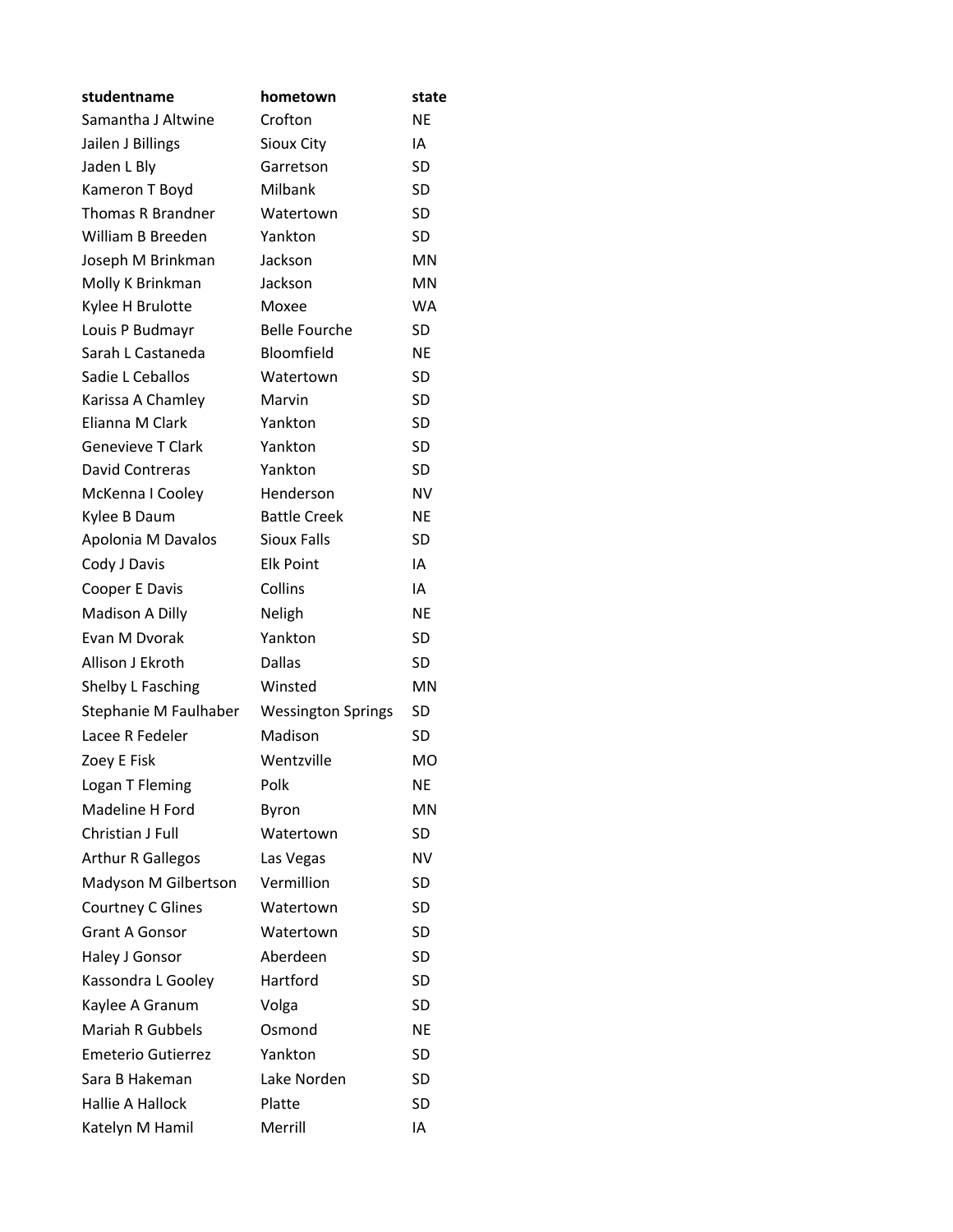| Shiann T Hansen          | Alton              | ΙA        |
|--------------------------|--------------------|-----------|
| Krista K Harringa        | <b>Brandt</b>      | MN        |
| Samantha C Hays          | Osceola            | <b>NE</b> |
| Malaya M Heine           | Fordyce            | NE        |
| Ashley R Henglefelt      | Alexandria         | SD        |
| Miranda M Henglefelt     | Alexandria         | <b>SD</b> |
| Kiana L Hoff-Au          | Lake Preston       | SD        |
| <b>Brittney A Hogie</b>  | <b>Brookings</b>   | SD        |
| Sacha D Homola           | Lake Norden        | <b>SD</b> |
| Andrew T Horsley         | Lawton             | IA        |
| Makenzi M Howard         | Aberdeen           | <b>WA</b> |
| Charles J Illg           | <b>Sioux Falls</b> | SD        |
| Kayla M Jacobson         | Rapid City         | SD        |
| Logan E Jager            | Madison            | SD        |
| Roni M Jankord           | Castlewood         | SD        |
| Alexia M Jensen          | Irene              | SD        |
| Maggie A Jensen          | Yankton            | SD        |
| Matthew J Jensen         | Yankton            | SD        |
| <b>Matthew R Jirele</b>  | Worthington        | MN        |
| <b>Harrison F Jones</b>  | Watertown          | SD        |
| Tina M Jordan            | Watertown          | <b>SD</b> |
| Mikayla M Kappenman      | <b>Sioux Falls</b> | SD        |
| Samantha J Kasowski      | Hartford           | SD        |
| Emma G Kerns             | Omaha              | <b>NE</b> |
| Ty J Kinneberg           | Yankton            | <b>SD</b> |
| Rose M Kinyon            | Rapid City         | SD        |
| Molly E Koisti           | Arlington          | SD        |
| Angie L Korell           | Watertown          | <b>SD</b> |
| Julia C Kosakowski       | Boise              | ID        |
| Aaron M Koupal           | <b>Elk Point</b>   | IA        |
| Paige A Kramer           | Norfolk            | NE        |
| Ali A Kuca               | Dante              | SD        |
| Alex N Lagrutta          | Exeter             | CA        |
| Heaven L Lane            | Nisland            | SD        |
| Amber M Leise            | Hartington         | NE        |
| Gabriel G Leon           | Yankton            | SD        |
| Jeanna M Liebel          | Watertown          | SD        |
| Jadrien P Long           | <b>Beatrice</b>    | NE        |
| Mitchell R Lonneman      | Adrian             | MN        |
| Dania K Lowe             | <b>Rapid City</b>  | SD        |
| Kristin N Mahony         | Ericson            | NE        |
| <b>Grant L Martinson</b> | Marshall           | MN        |
| Karlee J McKinney        | Tea                | SD        |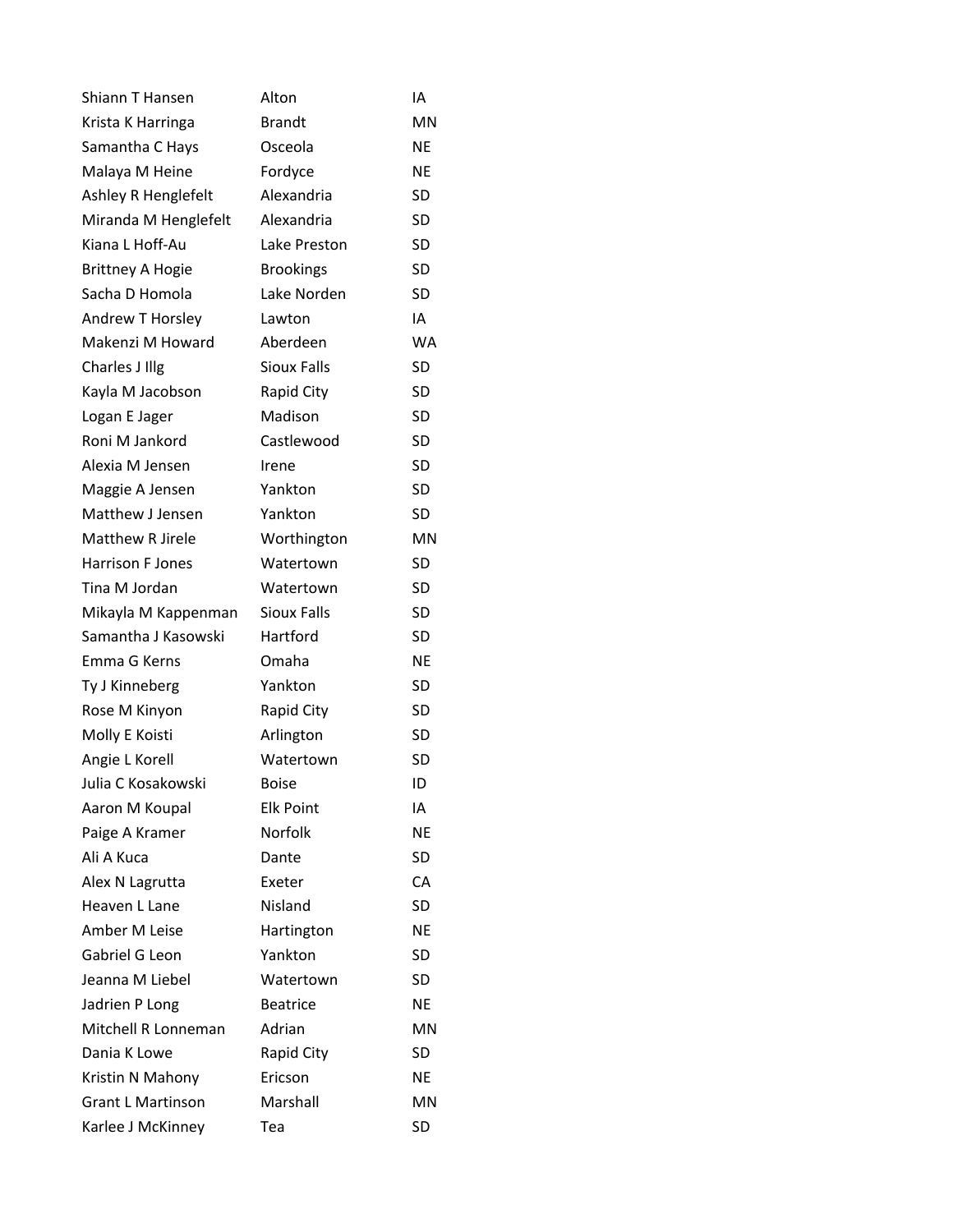| Kaylee J Meeske         | Champion                | NE        |
|-------------------------|-------------------------|-----------|
| Jessica J Mielke        | Watertown               | <b>SD</b> |
| Audry L Miiller         | Vermillion              | <b>SD</b> |
| Reece E Mimmack         | <b>Sioux Falls</b>      | SD        |
| Gabriela Morgan         | Las Vegas               | <b>NV</b> |
| Alexis R Moszer         | Watertown               | <b>SD</b> |
| Jesse L Muilenburg      | <b>Mount Vernon</b>     | <b>SD</b> |
| Meghan R Nelson         | Garretson               | SD        |
| Morgan E Nelson         | Watertown               | <b>SD</b> |
| Abby L Oien             | Yankton                 | SD        |
| Callee S Olmer          | Humphrey                | <b>NE</b> |
| Macy M Olson            | Winner                  | SD        |
| Jillian M Orwig         | Pierce                  | <b>NE</b> |
| Callie J Otkin          | Verdi                   | ΜN        |
| <b>Justin L Paddack</b> | <b>Colorado Springs</b> | CO        |
| Logan D Peterson        | Vermillion              | <b>SD</b> |
| Morgan M Polak          | <b>Sioux Falls</b>      | <b>SD</b> |
| Mikayla M Prouty        | <b>Bryant</b>           | <b>SD</b> |
| <b>Emily L Ricke</b>    | East Dubuque            | IL        |
| Peyton M Riggs          | <b>Sioux Falls</b>      | SD        |
| Joshua J Roemen         | Dell Rapids             | <b>SD</b> |
| Chad B Root             | Yankton                 | <b>SD</b> |
| Adam L Roskam           | Canton                  | <b>SD</b> |
| Trista L Sauer          | Watertown               | SD        |
| Keegan M Savary         | Sergeant Bluff          | IA        |
| Alyson Schaefers        | South Shore             | SD        |
| Brooklyn B Schmidt      | <b>Willow Lake</b>      | SD        |
| Kimberly M Schneider    | Oneill                  | <b>NE</b> |
| Zane B Schumaker        | <b>Dell Rapids</b>      | SD        |
| Shannon M Smith         | <b>Bellevue</b>         | ΝE        |
| Anna E Solum            | Watertown               | <b>SD</b> |
| Drue L Soukup           | Wagner                  | <b>SD</b> |
| Hannah M Steffen        | Crofton                 | <b>NE</b> |
| Aaron P Steward         | Yankton                 | SD        |
| Peyton N Stolle         | <b>Sioux Falls</b>      | SD        |
| Abigail R Thomas        | Loretto                 | MN        |
| Adam J Thompson         | Vermillion              | SD        |
| Amber R Thompson        | Tea                     | SD        |
| Emma M Thury            | Mitchell                | <b>SD</b> |
| Taryn K Urbaniak        | <b>Sturgis</b>          | SD        |
| Jonathan J Urroz        | San Jose                | CA        |
| Madison M Van Wyhe      | <b>Baltic</b>           | SD        |
| Sierra R Vanderzee      | Watertown               | SD        |